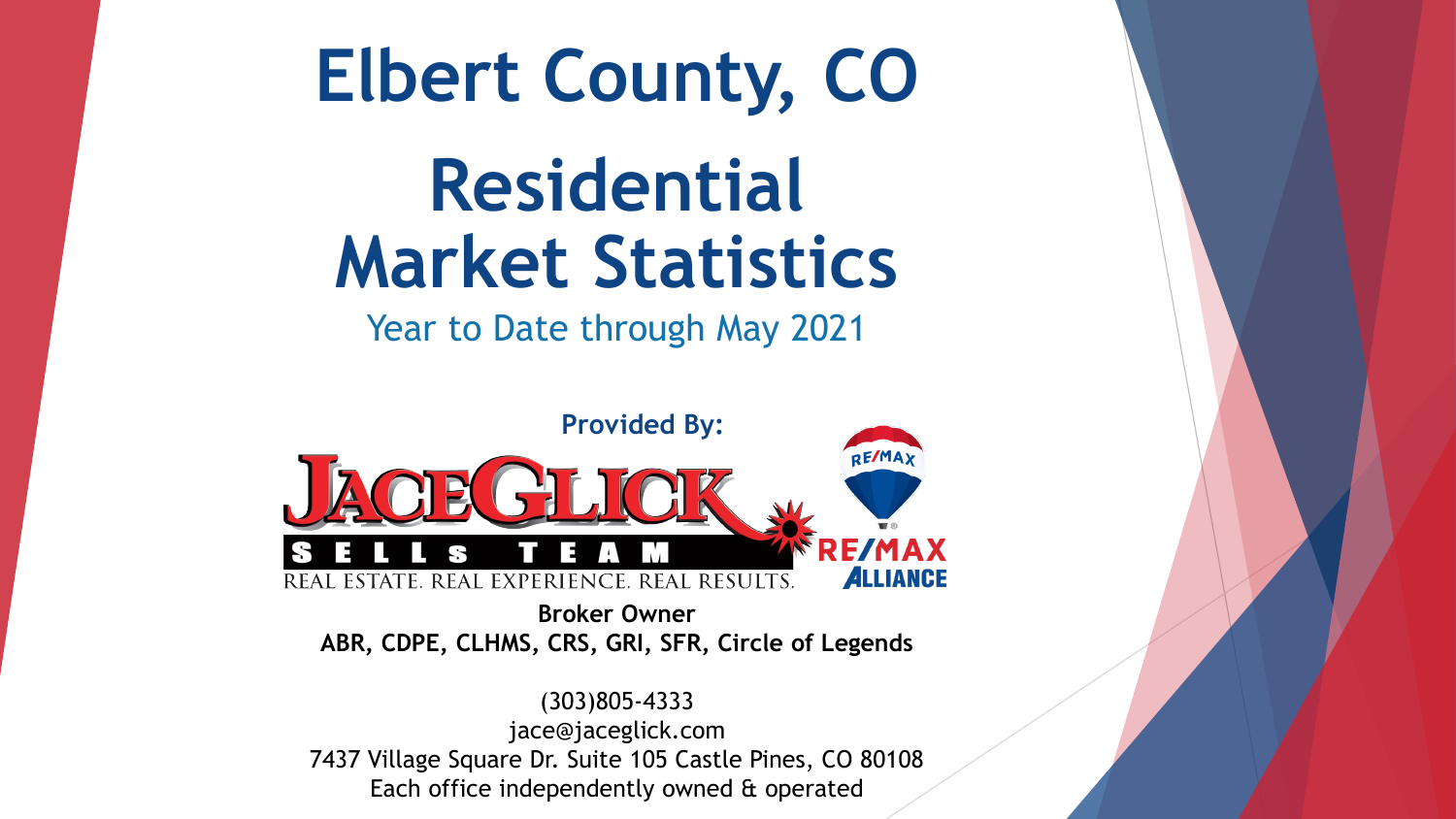## **HISTORICAL MEDIAN SALES PRICE** • DETACHED HOMES **ELBERT COUNTY, CO**



Based on information from REcolorado®, Inc. for the period January 1<sup>st</sup> 2011 through May 31<sup>st</sup> 2021 of detached single family homes in Elbert County, CO • Not all properties were listed and/or sold by RE/MAX Alliance. • This representation is based in whole or in part on content supplied by REcolorado®, Inc. REcolorado®, Inc. does not guarantee nor is it in any way responsible for its accuracy. Content maintained by REcolorado®, Inc. may not reflect all real estate activity in the market.

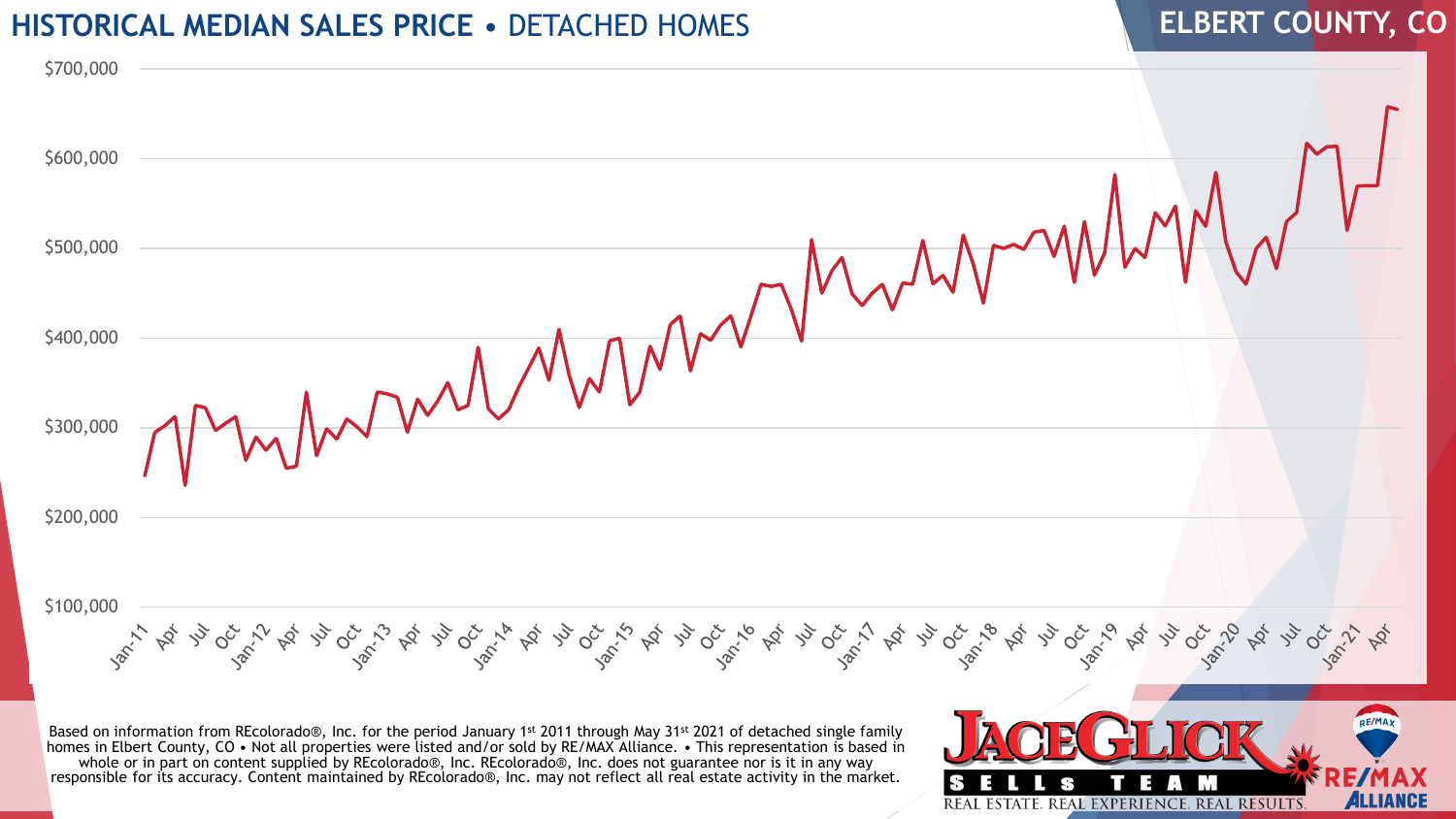#### **HISTORICAL AVERAGE SALES PRICE** • DETACHED HOMES

# **ELBERT COUNTY, CO**



Based on information from REcolorado®, Inc. for the period January 1<sup>st</sup> 2011 through May 31<sup>st</sup> 2021 of detached single family homes in Elbert County, CO • Not all properties were listed and/or sold by RE/MAX Alliance. • This representation is based in whole or in part on content supplied by REcolorado®, Inc. REcolorado®, Inc. does not guarantee nor is it in any way responsible for its accuracy. Content maintained by REcolorado®, Inc. may not reflect all real estate activity in the market.

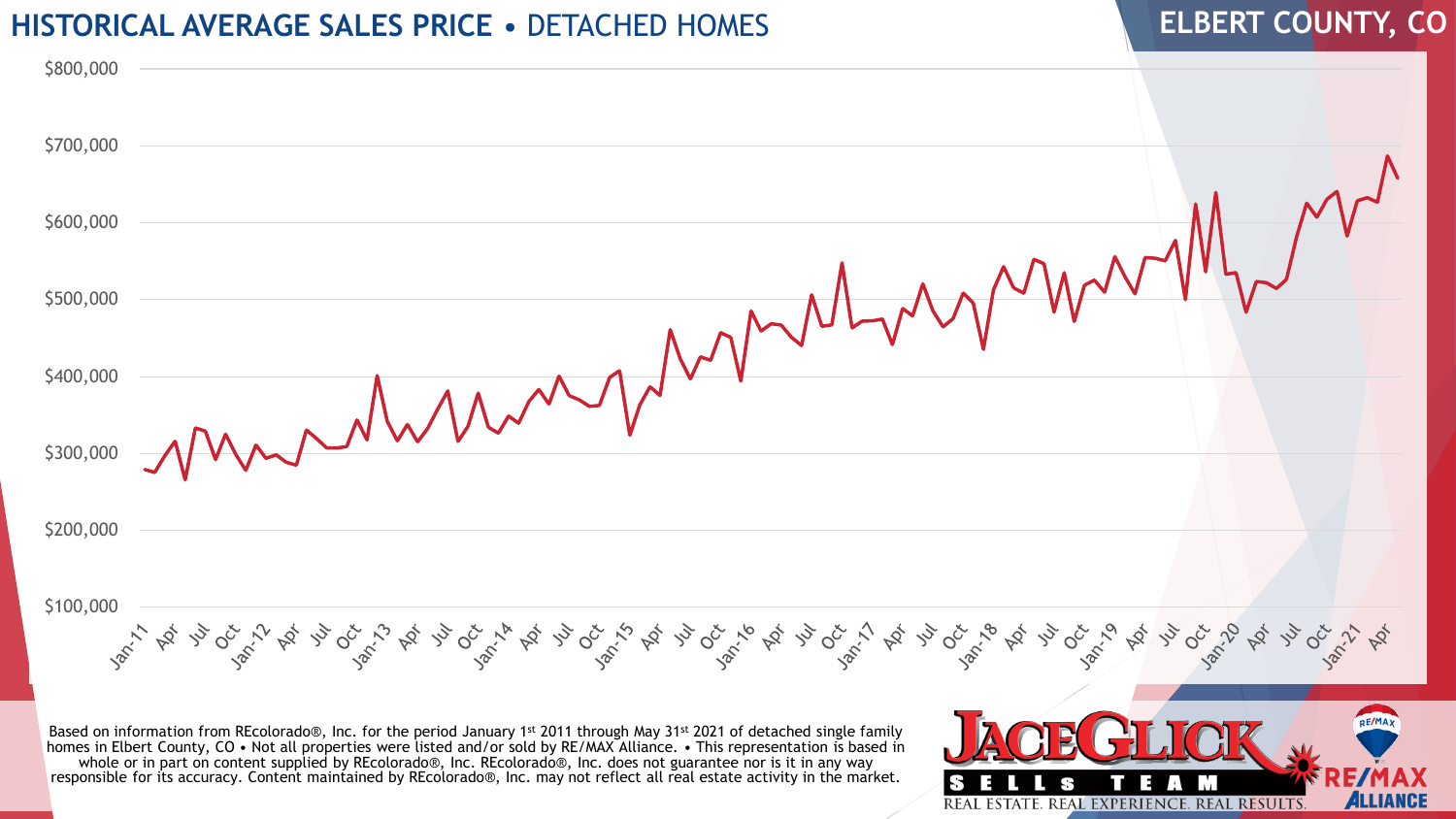### **RESIDENTIAL INVENTORY** • DETACHED HOMES

# **ELBERT COUNTY, CO**



Based on information from REcolorado®, Inc. for the period January 1<sup>st</sup> 2016 through May 31<sup>st</sup> 2021 of detached single family homes in Elbert County, CO • Not all properties were listed and/or sold by RE/MAX Alliance. • This representation is based in whole or in part on content supplied by REcolorado®, Inc. REcolorado®, Inc. does not guarantee nor is it in any way responsible for its accuracy. Content maintained by REcolorado®, Inc. may not reflect all real estate activity in the market. \*Approximate total number of listings for the year.

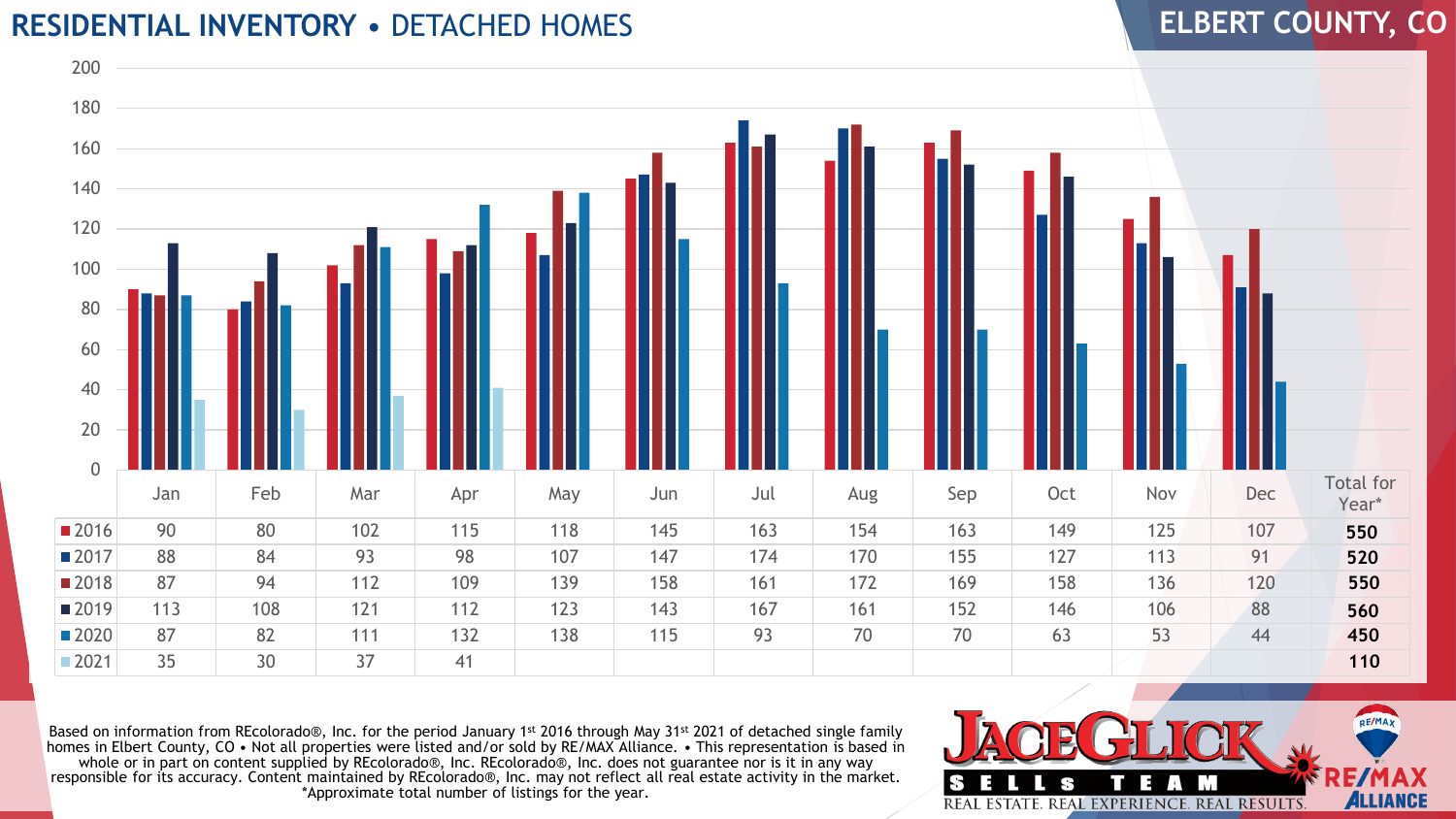## **AVERAGE DAYS ON MARKET** • DETACHED HOMES

#### Jan Feb Mar Apr May Jun Jul Aug Sep Oct Nov Dec Average for Year 56 43 62 41 39 20 37 26 45 50 43 63 78 72 49 42 29 55 28 24 32 38 42 46 58 68 53 30 43 33 28 41 41 35 51 76 53 103 65 90 43 36 21 27 47 39 63 53 71 39 39 28 42 39 40 39 41 39 39 27 24 19 26 33 14  $\Omega$

Based on information from REcolorado®, Inc. for the period January 1<sup>st</sup> 2016 through May 31<sup>st</sup> 2021 of detached single family homes in Elbert County, CO • Not all properties were listed and/or sold by RE/MAX Alliance. • This representation is based in whole or in part on content supplied by REcolorado®, Inc. REcolorado®, Inc. does not guarantee nor is it in any way responsible for its accuracy. Content maintained by REcolorado®, Inc. may not reflect all real estate activity in the market.



### **ELBERT COUNTY, CO**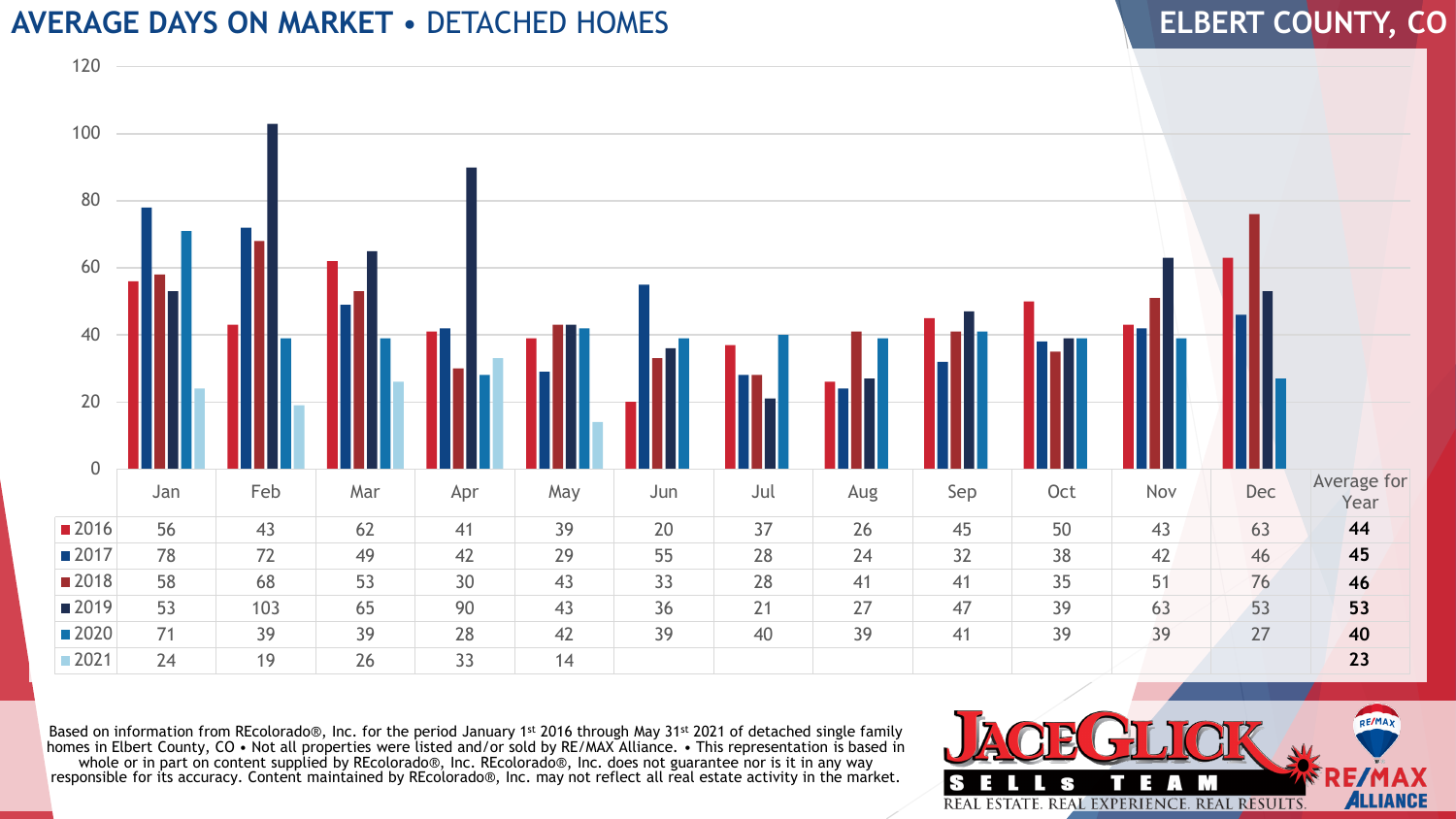## **NUMBER OF SALES** • DETACHED HOMES



Based on information from REcolorado®, Inc. for the period January 1st 2016 through May 31st 2021 of detached single family homes in Elbert County, CO • Not all properties were listed and/or sold by RE/MAX Alliance. • This representation is based in whole or in part on content supplied by REcolorado®, Inc. REcolorado®, Inc. does not guarantee nor is it in any way responsible for its accuracy. Content maintained by REcolorado®, Inc. may not reflect all real estate activity in the market.



**ELBERT COUNTY, CO**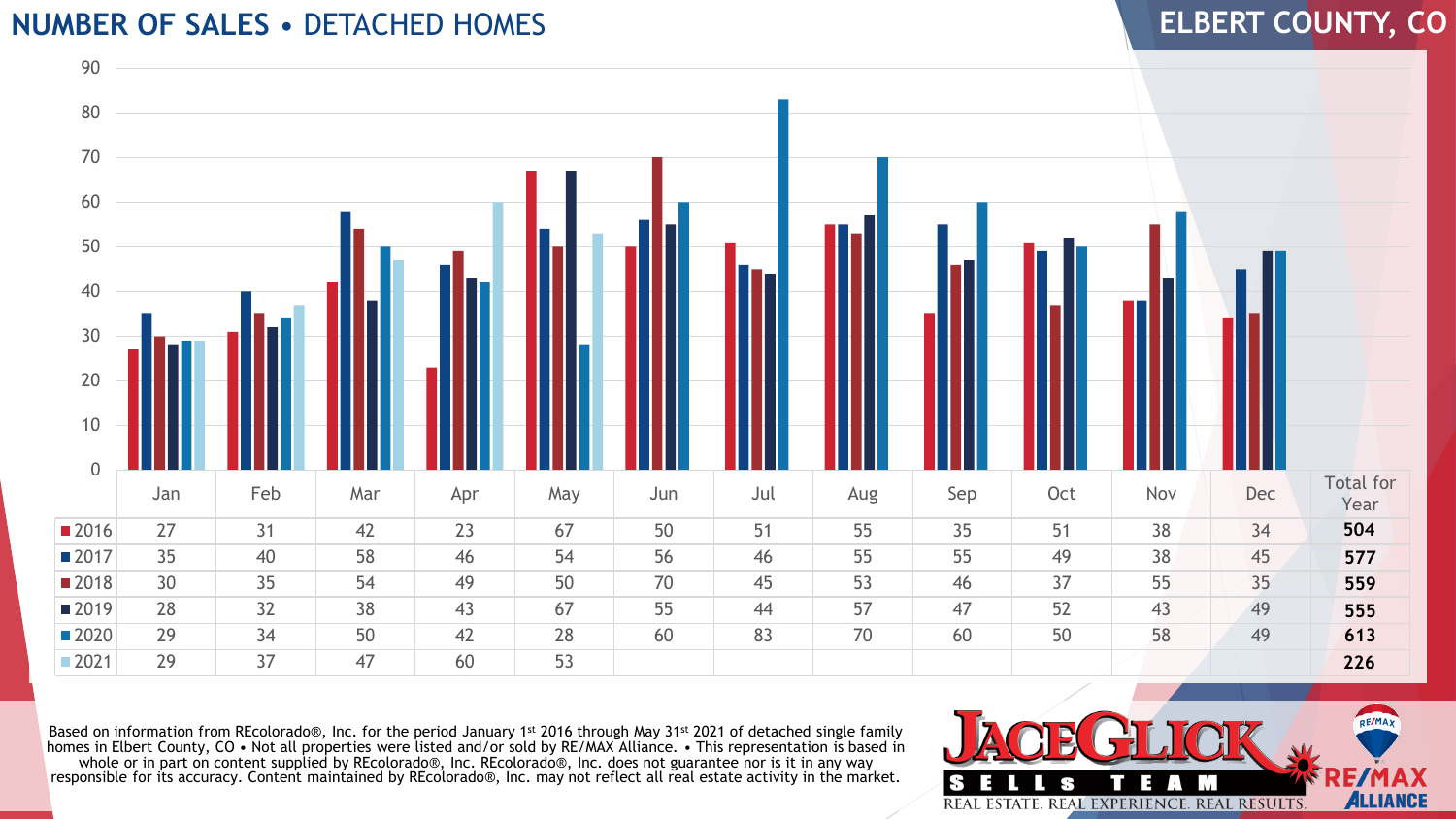#### **MEDIAN SOLD PRICE** • DETACHED HOMES

## **ELBERT COUNTY, CO**



| JJJU,UUU | Jan | Feb | Mar | Apr | May | Jun | Jul | Aug | Sep                                                                                                                                                              | Oct | Nov | Dec | Median for<br>Year |
|----------|-----|-----|-----|-----|-----|-----|-----|-----|------------------------------------------------------------------------------------------------------------------------------------------------------------------|-----|-----|-----|--------------------|
|          |     |     |     |     |     |     |     |     | ──2016 \$425,000 \$460,000 \$457,500 \$460,000 \$431,900 \$396,450 \$510,000 \$450,000 \$475,000 \$490,000 \$449,450 \$436,250 \$453,750                         |     |     |     |                    |
|          |     |     |     |     |     |     |     |     | ─2017  \$450,000   \$459,950   \$431,500   \$461,450   \$460,000   \$509,000   \$460,450   \$470,000   \$451,000   \$515,000   \$482,500   \$438,900   \$460,225 |     |     |     |                    |
|          |     |     |     |     |     |     |     |     | ──2018 \$503,450 \$500,000 \$504,500 \$499,000 \$517,950 \$520,000 \$490,900 \$525,000 \$462,000 \$530,000 \$470,000 \$495,000 \$501,725                         |     |     |     |                    |

**\$350,000** 

| JUIL                            | 1 U.U                   | $\sim$    | <b>ADI</b> | IVUV                                        | JUIL      | JUL       | Aug.      | JU P                    | ししし                     | 1 1 U Y   | レこし       | Year      |
|---------------------------------|-------------------------|-----------|------------|---------------------------------------------|-----------|-----------|-----------|-------------------------|-------------------------|-----------|-----------|-----------|
| $-2016$ \$425,000 \$460,000     |                         | \$457,500 | \$460,000  | $\vert$ \$431,900 $\vert$ \$396,450 $\vert$ |           | 5510,000  | \$450,000 | \$475,000               | \$490,000               | \$449,450 | \$436,250 | \$453,750 |
| $-2017$ \$450,000               | $\frac{1}{2}$ \$459,950 | \$431,500 | \$461,450  | \$460,000                                   | \$509,000 | \$460,450 | \$470,000 | $\frac{1}{2}$ \$451,000 | $\frac{1}{2}$ \$515,000 | \$482,500 | \$438,900 | S460.225  |
| $-2018$ \$503,450 \$500,000     |                         | \$504,500 |            | $$499,000$ $$517,950$                       | \$520,000 | \$490,900 | \$525,000 | \$462,000               | \$530,000               | \$470,000 | \$495,000 | \$501,725 |
| $-2019$ \$582,450 \$478,950     |                         | \$499,950 |            | $$489,900$ $$540,000$                       | \$524,900 | \$547,500 | \$462,000 | \$542,000               | \$524,450               | \$585,000 | \$507,000 | \$524,675 |
| $-2020$ \$474,000               | \$460,000               | \$500,000 | \$512,500  | \$477,500                                   | \$530,000 | \$540,000 | \$617,500 | \$605,000               | \$613,250               | \$613,750 | \$520,000 | \$525,000 |
| $-2021$   \$569,500   \$570,000 |                         | \$569,900 | \$658,000  | 5655,000                                    |           |           |           |                         |                         |           |           | \$570,000 |

Based on information from REcolorado®, Inc. for the period January 1st 2016 through May 31st 2021 of detached single family homes in Elbert County, CO • Not all properties were listed and/or sold by RE/MAX Alliance. • This representation is based in whole or in part on content supplied by REcolorado®, Inc. REcolorado®, Inc. does not guarantee nor is it in any way responsible for its accuracy. Content maintained by REcolorado®, Inc. may not reflect all real estate activity in the market.

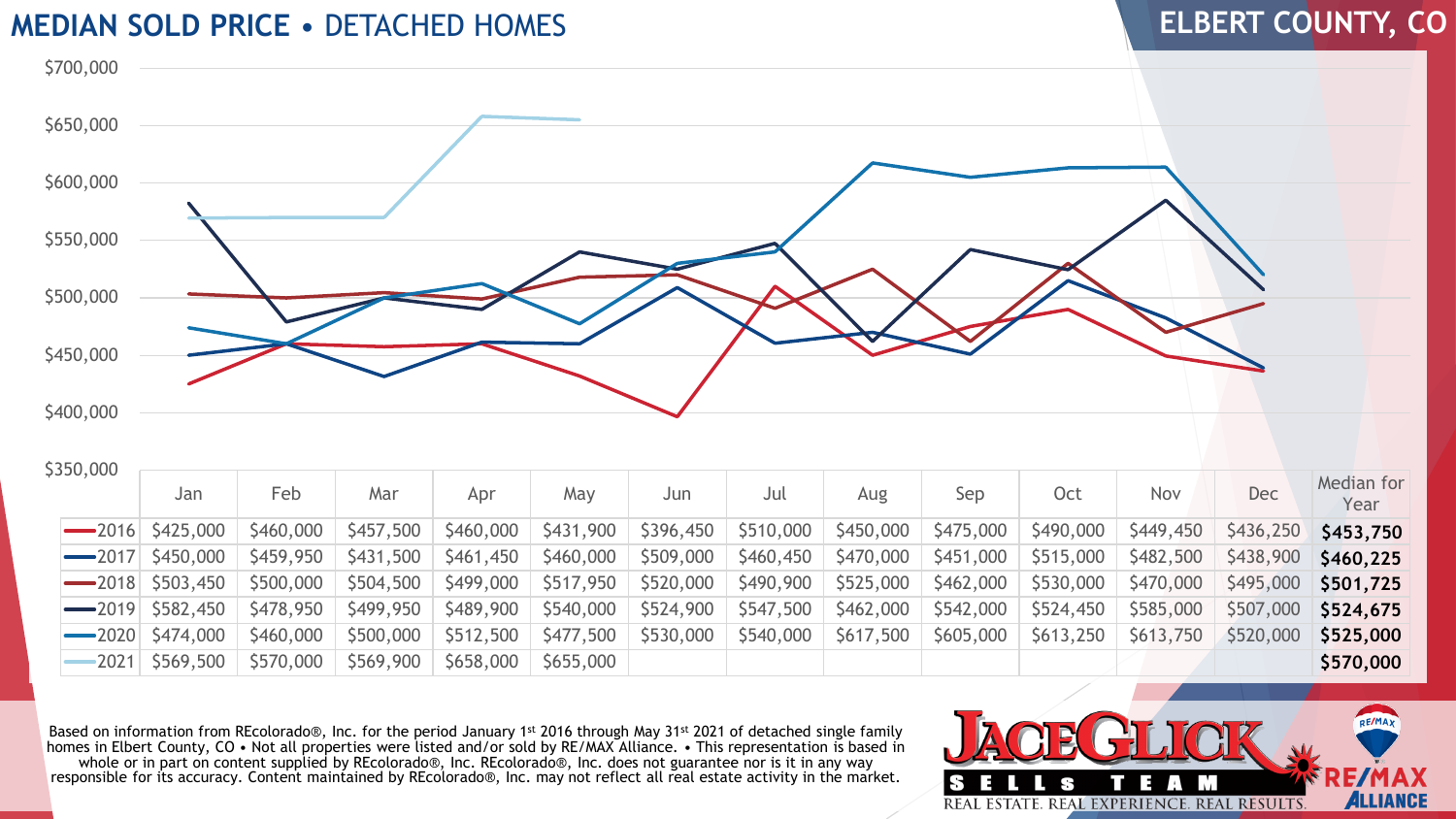### **AVERAGE SOLD PRICE** • DETACHED HOMES

## **ELBERT COUNTY, CO**



| \$350,000 |  |  |  |
|-----------|--|--|--|
|           |  |  |  |

| 350,000     | Jan                   | Feb       | Mar       | Apr       | May       | Jun       | Jul       | Aug       | Sep       | <b>Oct</b> | Nov       | <b>Dec</b> | Average<br>for Year |
|-------------|-----------------------|-----------|-----------|-----------|-----------|-----------|-----------|-----------|-----------|------------|-----------|------------|---------------------|
| $\sim$ 2016 | \$485,569             | \$459,275 | \$468,706 | \$467,065 | \$451,073 | \$440,300 | \$506,434 | \$465,418 | \$467,180 | \$547,826  | \$463,266 | \$472,214  | \$474,527           |
| $\sim$ 2017 | \$472,486             | \$474,931 | \$441,458 | \$488,609 | \$478,954 | \$520,773 | \$485,810 | \$464,611 | \$475,312 | \$508,636  | \$495,583 | \$435,371  | S478.545            |
|             | $\sim$ 2018 \$512,787 | \$542,954 | \$515,263 | \$508,464 | \$552,350 | \$546,649 | \$483,753 | \$535,168 | \$471,463 | \$518,754  | \$525,389 | \$509,672  | \$518,556           |
| $\sim$ 2019 | \$556,118             | \$530,245 | \$507,579 | \$554,716 | \$553,960 | \$550,430 | \$577,316 | \$499,858 | \$624,685 | \$536,133  | \$639,610 | \$533,044  | \$555,308           |
| $\sim$ 2020 | \$535,281             | \$483,580 | \$523,562 | \$522,042 | \$514,632 | \$526,345 | \$581,996 | \$625,620 | \$607,189 | \$630,586  | \$640,998 | \$582,642  | \$564,539           |
| $-2021$     | \$628,652             | \$632,713 | \$626,753 | \$687,093 | \$657,959 |           |           |           |           |            |           |            | \$646,634           |

Based on information from REcolorado®, Inc. for the period January 1st 2016 through May 31st 2021 of detached single family homes in Elbert County, CO • Not all properties were listed and/or sold by RE/MAX Alliance. • This representation is based in whole or in part on content supplied by REcolorado®, Inc. REcolorado®, Inc. does not guarantee nor is it in any way responsible for its accuracy. Content maintained by REcolorado®, Inc. may not reflect all real estate activity in the market.